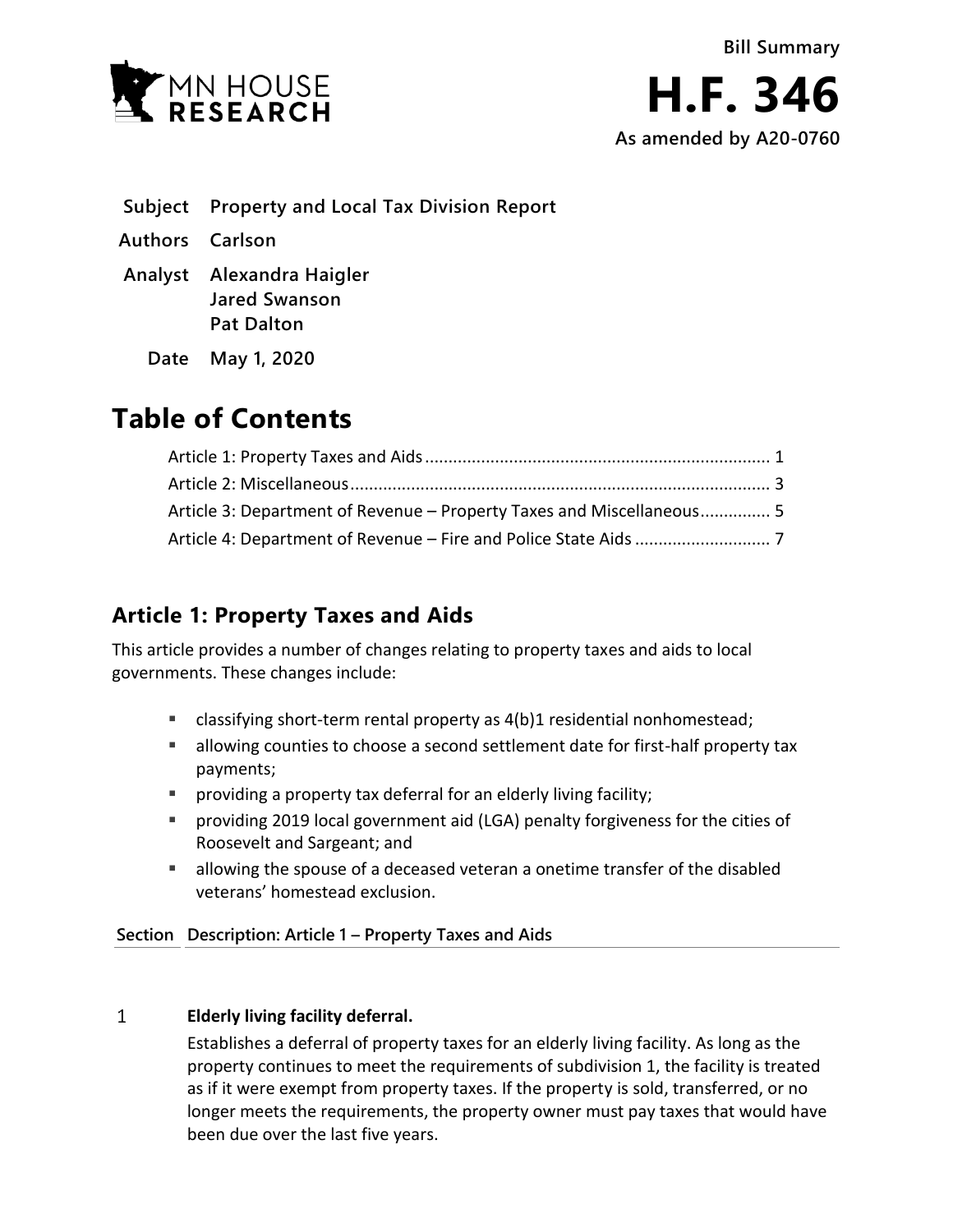## **Section Description: Article 1 – Property Taxes and Aids**

Effective beginning with property taxes payable in 2021.

### $\overline{2}$ **Class 4.**

Adds to the 4(b)1 property tax classification short-term rental properties containing less than four units that were rented for more than 14 days in the preceding year. The 4(b)1 classification has a class rate of 1.25 percent, is not subject to the state general levy, and is subject to referendum market value (RMV) taxes.

Effective beginning with assessments in 2020.

### $\overline{3}$ **Homestead of veteran with a disability or family caregiver.**

Allows the spouse of a deceased veteran to transfer the disabled veterans' homestead exclusion to a new property, provided that the new property has a market value less than or equal to the value of the original property. The spouse would be limited to one such transfer.

Effective beginning with property taxes payable in 2020.

### $\overline{4}$ **Distribution of funds.**

Allows counties to distribute any property tax payments received after the first-half settlement day in May, for taxes payable in 2020 only. Counties would be allowed to choose a second settlement date for first-half payments. Counties choosing to do this would be required to file the same state auditor reports that are required for distribution of first-half payments.

Effective the day following final enactment.

### 5 **2019 aid penalty forgiveness; city of Sargeant.**

Provides that the city of Sargeant will receive its withheld 2019 LGA payment of \$9,280 by June 30, 2020. However, the first half payment of the city's 2020 LGA will be withheld until one month after the state auditor certifies that the city has filed its financial reports for both calendar years 2018 and 2019, and if the reports for both years are not filed by December 1, 2020, it will lose its entire 2020 LGA payment instead.

Effective the day following final enactment.

### 6 **2019 aid penalty forgiveness; city of Roosevelt.**

Provides that the city of Roosevelt will receive its withheld 2019 LGA payment of \$25,410 by June 30, 2020, provided the city is totally up to date on all its financial filings with the state auditor by that date. Its 2019 LGA payment was withheld because it did not file its calendar year 2018 financial reports in a timely fashion.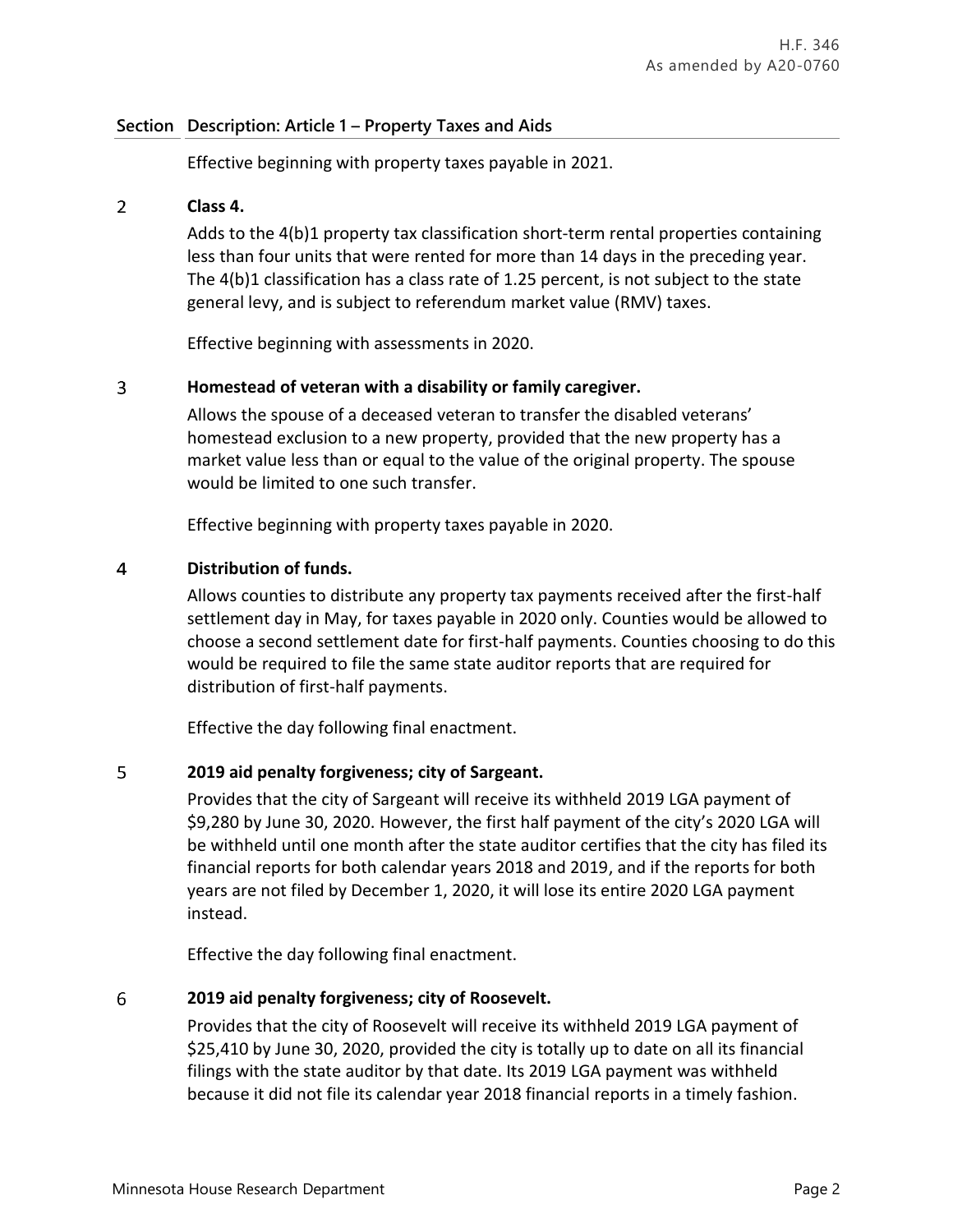## **Section Description: Article 1 – Property Taxes and Aids**

Effective the day following final enactment.

## <span id="page-2-0"></span>**Article 2: Miscellaneous**

This article includes various non-property tax provisions such as:

- modifying the statutory local lodging tax authority to include accommodations intermediaries in the tax base and allow changes in remittance dates;
- providing temporary flexibility in the use of unencumbered TIF revenues;
- providing temporary flexibility in the use of revenues from most local sales taxes, except for the lodging taxes dedicated to a tourism or convention bureau;
- extending the five-year tax increment financing rule to ten years for redevelopment districts in Greater Minnesota;
- prohibiting new local sales tax requests until the 2022 legislative session; and
- **EXECT ADDETERT FIRTH IS SET 10 ATT ADDED EXECTS** establishing a local sales tax working that is establishing a local sales tax working set all extending types of capital projects to be funded with local sales taxes and criteria for judging a project's regional significance.

## **Section Description: Article 2 – Miscellaneous**

### $\mathbf{1}$ **Local resolution before application for authority.**

Effectively imposes a moratorium on new local sales taxes being proposed during the 2021 legislative session by (1) requiring that the necessary resolution used when seeking a local sales tax be passed in the 12-month period prior to the start of that session, and (2) prohibiting any local government from passing a resolution from March 1, 2020, until July 1, 2021.

Effective retroactively to March 1, 2020.

### $\overline{2}$ **Temporary use of increment authorized.**

Allows TIF authorities to transfer unobligated increment to the municipality's general fund. The transferred increment is limited to the excess of increment that is required to make bond payments or other financial obligations within six months of the transfer. Transfers may be made through December 31, 2021.

Contains a requirement for the municipality to approve a spending plan, amend the tax increment financing plan, and hold a public hearing that discusses the use of transferred increment. Also contains administrative provisions related to reporting to the Office of the State Auditor.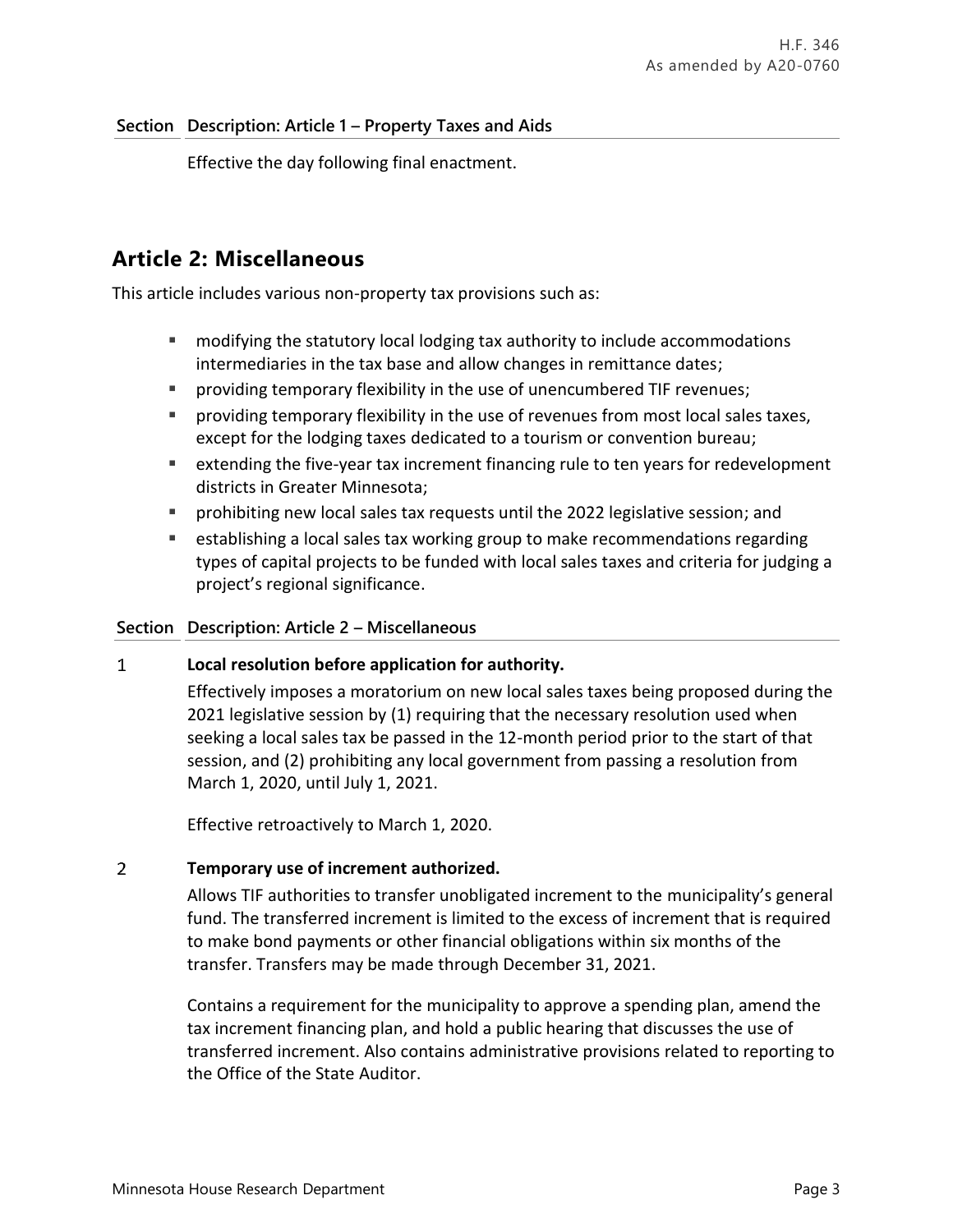## **Section Description: Article 2 – Miscellaneous**

Effective for current unobligated increment the day following final enactment for any TIF district regardless of its certification date.

### $\overline{3}$ **Five-year rule.**

Extends the five-year pooling rule to ten years for all redevelopment districts located outside of the seven-county metro area. This change only applies to districts certified after June 30, 2020.

Effective the day following final enactment.

### $\overline{4}$ **Use of revenues for decertification.**

Extends the six-year rule that requires increment to be spent on efforts to decertify the district to 11 years for redevelopment districts whose five-year pooling rules are extended to ten years.

Effective the day following final enactment.

### 5 **Authorization (lodging taxes).**

States that local lodging taxes apply to the whole price of lodging including services provided by accommodation intermediaries. "Accommodation intermediaries" are online lodging and travel providers who resell rooms. This conforms to the definition used for the state sales tax and for local lodging taxes currently collected by the state.

Effective the day after final enactment.

### 6 **Collection (lodging taxes).**

Allows any local government that collects its own lodging tax to limit the required filing and remittance of the tax by accommodation intermediaries to once a year. The collection date must coincide with one of the monthly filing dates for state taxes. The local government is also responsible for providing these intermediaries with the geographic and zip code information needed to correctly apply the tax.

Effective the day after final enactment.

### $\overline{7}$ **Temporary use of special tax revenues.**

Allows local governments the temporary authority to divert a portion of certain local sales tax revenues to their general fund for through December 31, 2021. This applies to unencumbered revenues from the following local taxes:

- general local taxes, including county transit taxes;
- food and beverage taxes;
- liquor taxes;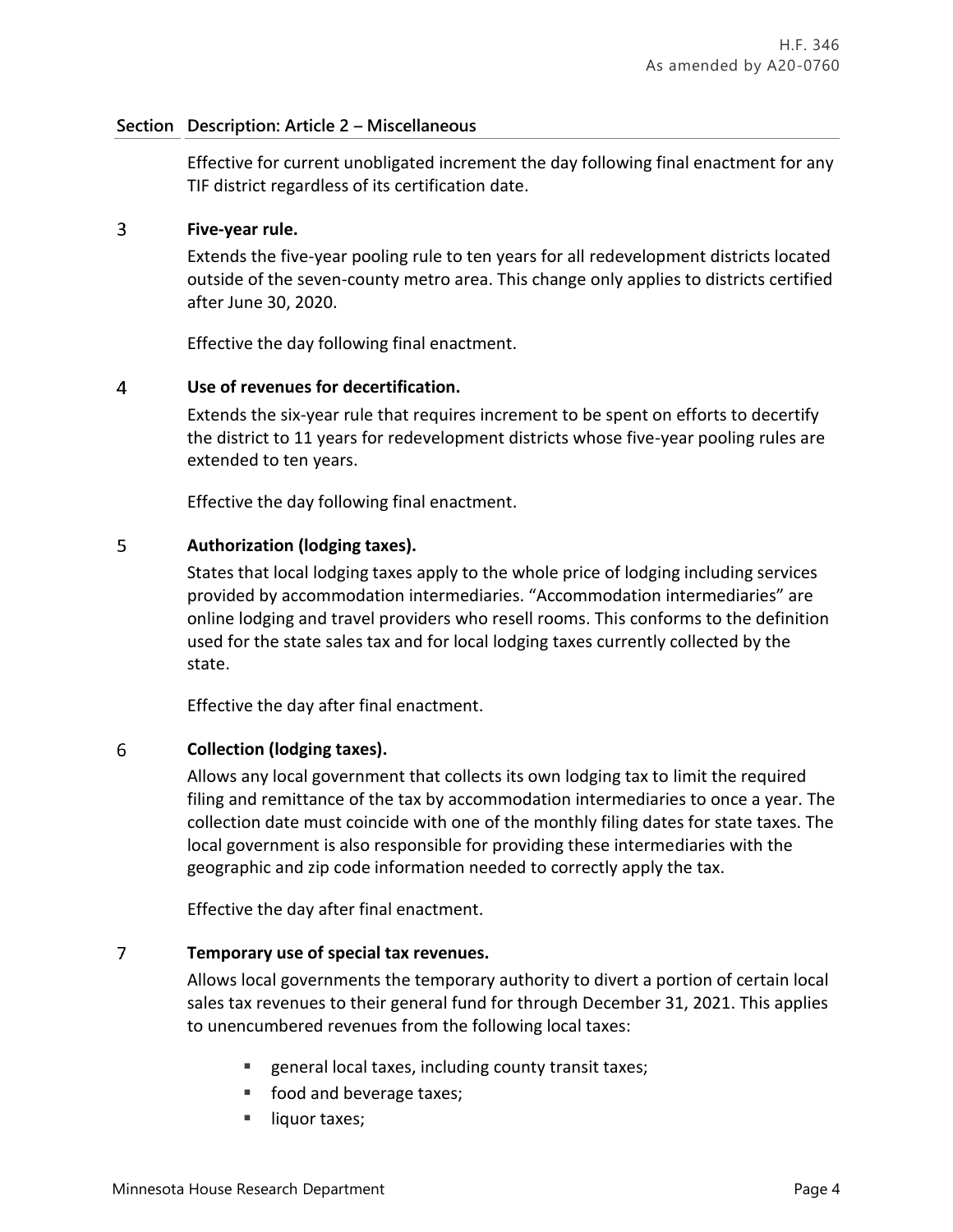## **Section Description: Article 2 – Miscellaneous**

- admissions and amusement taxes; and
- lodging taxes imposed by special law, except for the portions dedicated to funding a local tourism or convention bureau.

It excludes lodging taxes imposed under general statutory authority which also must be used for funding a local tourism or convention bureau.

The local government may only divert the money received in a calendar quarter not needed to fund debt obligations in the next calendar quarter. It also must have a plan for the use of the revenues and hold a public hearing on the topic prior to the diversion of any funds.

Effective the day after final enactment.

### 8 **Local sales tax criteria working group.**

Establishes a working group made up of the commissioner of revenue, or their designee, representatives from various local government groups, and individuals representing nongovernment groups that may have an interest in the issue. The group must develop a list of capital projects that may qualify as a project of regional significance and criteria to be used to judge whether it does qualify, along with a list of capital projects that should not be considered as projects of regional significance for local sales tax purposes. The lists, criteria, and proposed legislation to codify their findings should be included in a report sent to the ranking members of the house and senate committees with jurisdiction over local sales taxes by November 1, 2021.

Effective the day following final enactment.

## <span id="page-4-0"></span>**Article 3: Department of Revenue – Property Taxes and Miscellaneous**

This article provides modifications to provisions related to Board of Assessor education requirements, powers and duties of county and city assessors, wind and solar energy production tax, and cross-references to certain PILT payments.

## **Section Description: Article 3 – Department of Revenue – Property Taxes and Miscellaneous**

## **Report on disciplinary actions (Board of Assessor reports).**

Combines separate reports that the department makes to the governor and to the legislature into a single report containing the same information as already required under law.

 $\mathbf{1}$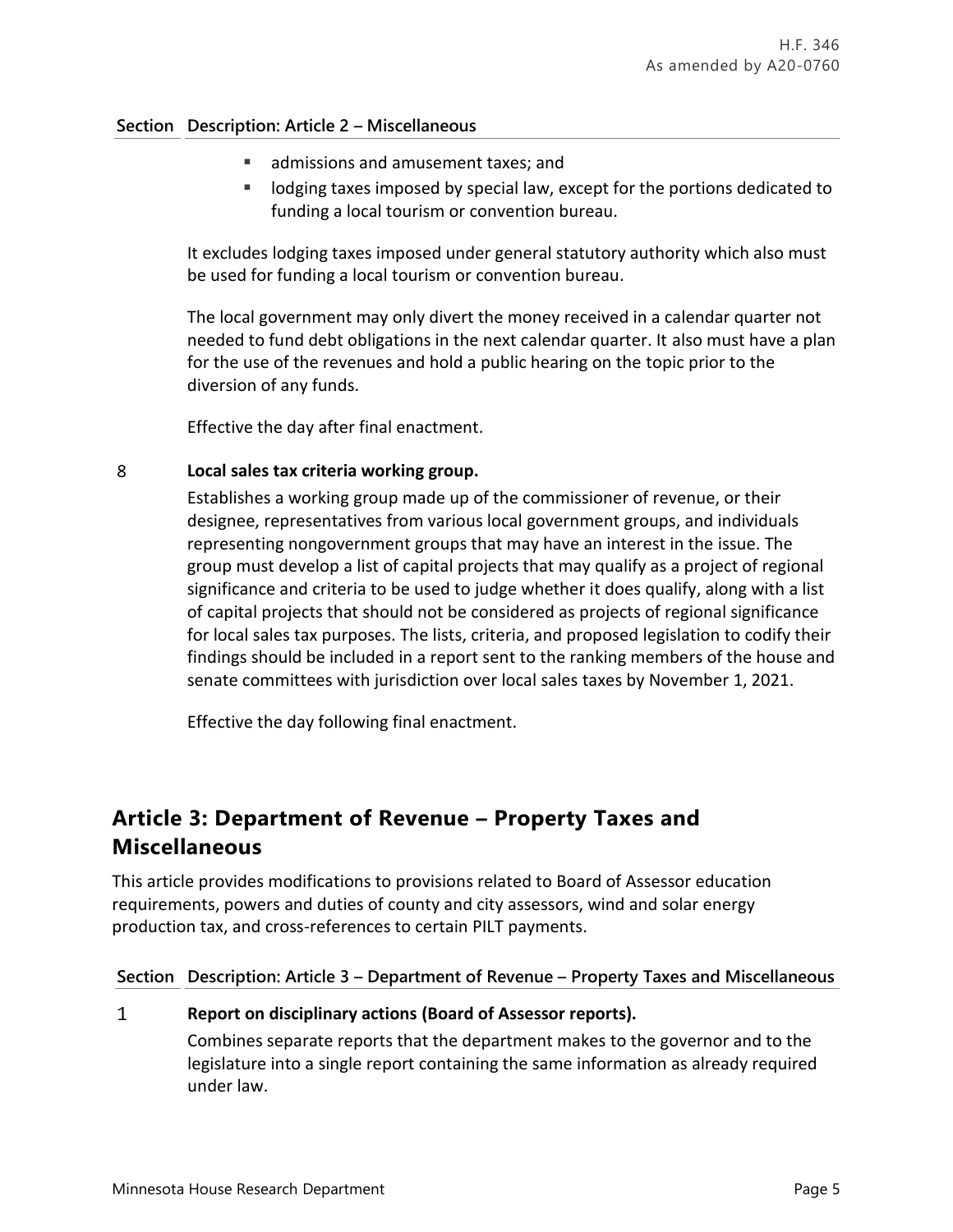## **Section Description: Article 3 – Department of Revenue – Property Taxes and Miscellaneous**

Effective for reports issued in 2020 and thereafter.

### $\overline{2}$ **Adjustment; definition; period; rounding.**

Corrects the statutory year calculation of inflation for the property tax refund chapter.

Effective for property tax refunds based on property taxes payable in 2020, and rent paid in 2019.

### 3 **Definitions.**

Clarifies that the original construction date of a wind energy conversion system is not altered if the system is replaced, repaired, or otherwise maintained or altered.

Effective the day following final enactment.

### 4 **Definitions.**

Clarifies that the original construction date of a solar energy generating system is not altered if the system is replaced, repaired, or otherwise maintained or altered.

Effective the day following final enactment.

### 5 **Notification of tax.**

Allows the commissioner to correct clerical errors until December 31 each year, if the commissioner determines that the amount of production tax is erroneously calculated for a solar energy generating system.

Effective the day following final enactment.

### 6 **Applications; limitations (assessor powers and duties).**

Clarifies that the powers and duties performed by a city assessor in a county having a city of the first class are the powers and duties of a county assessor.

Effective the day following final enactment.

### $\overline{7}$ **Training and education of property tax personnel.**

Specifies that licensed assessors must complete 30 hours of education on Minnesota laws, assessment administration, and administrative procedures. These hours may be spread out over every four-year licensing cycle, rather than mandating completion of a single weeklong course on these topics.

Effective for the four-year licensing period starting July 1, 2020, and thereafter.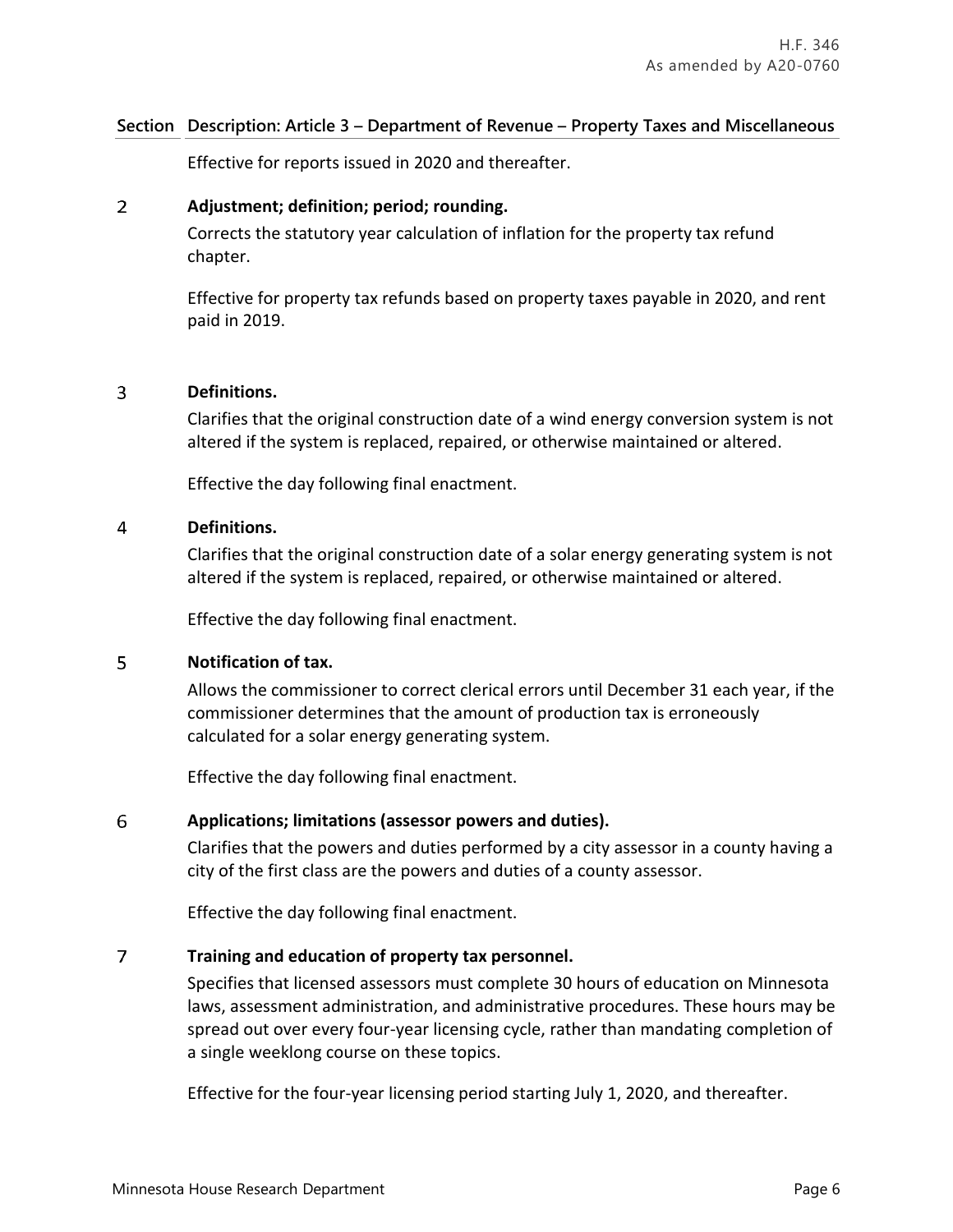## **Section Description: Article 3 – Department of Revenue – Property Taxes and Miscellaneous**

### 8, 9, & **Lake Vermillion-Soudan Underground Mine State Park PILT.**

11 Amends payment in-lieu of taxes (PILT) references in Minn. Stat. §§ 273.124, 273.18, and 477A.10, to include cross-references to the Lake Vermillion-Soudan Underground Mine State Park PILT statute.

Effective the day following final enactment.

## 10 **Exemptions.**

Provides an exemption to the mortgage registry tax for mortgage loans made under low or moderate income housing program if the assignee of the mortgage is a governmental agency. Currently, the governmental agency must be listed as the mortgagee for the exemption to apply.

The provision also corrects the format to reflect that the exemptions are listed as clauses, not paragraphs.

Effective for mortgages recorded after July 31, 2020.

## 12 **Repealer.**

Repeals the requirement that local units of government, whose tax is administered by the department, pay for new computer system development costs. This provision is unnecessary as the commissioner is required to deduct from the proceeds remitted any direct or indirect costs to administer, audit, and collect local sales taxes.

Effective the day following final enactment.

## <span id="page-6-0"></span>**Article 4: Department of Revenue – Fire and Police State Aids**

This article includes updates to the recodification of the fire state aid and police state aid programs that were enacted in 2019.

## **Section Description: Article 4 – Department of Revenue – Fire and Police State Aids**

#### $\mathbf{1}$ **Report to commissioner of revenue.**

Provides due dates for financial compliance reports submitted by the state auditor to the commissioner of revenue. These reports certify which relief associations are eligible to receive fire state aid.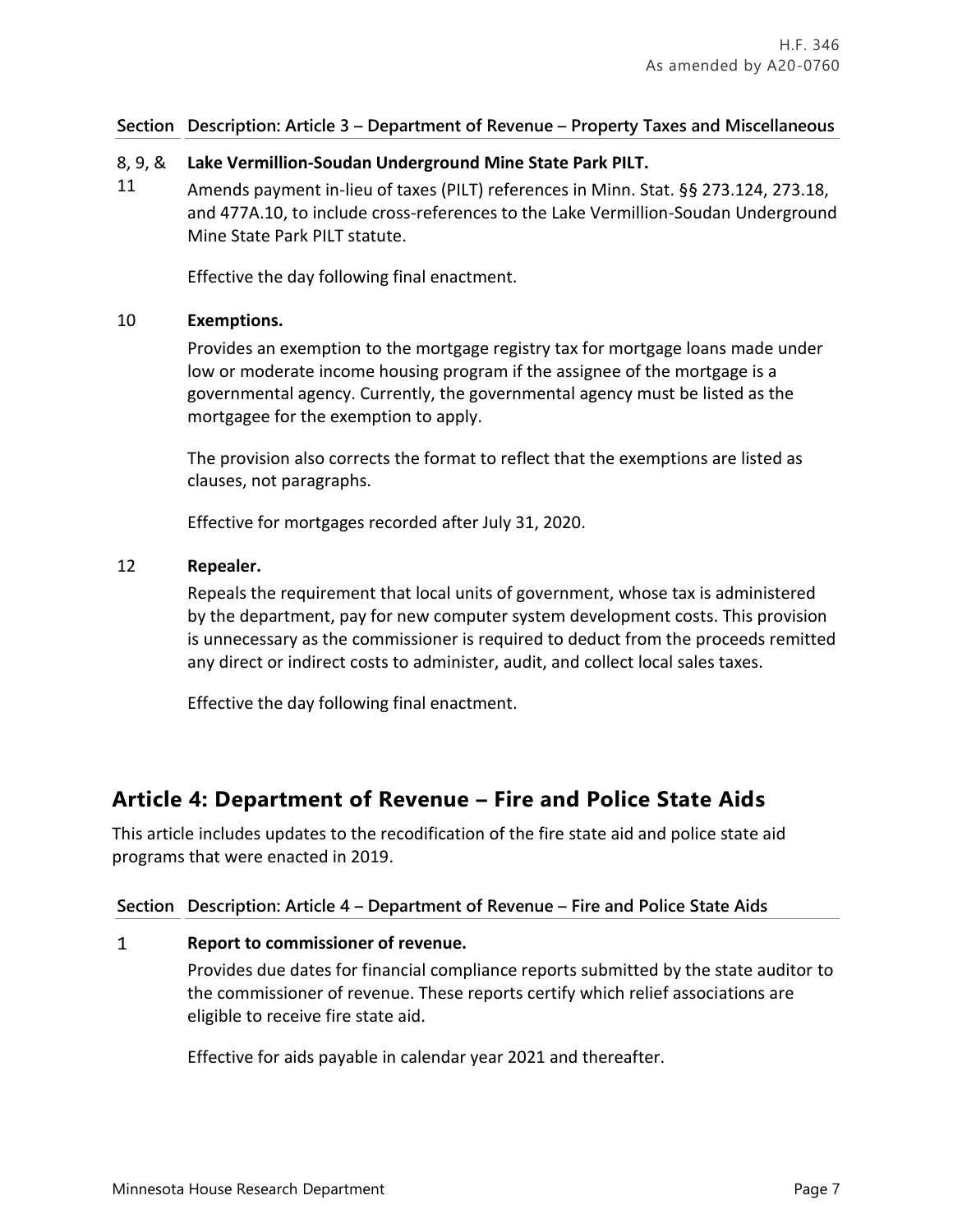### $\overline{2}$ **Penalties.**

Eliminates obscure penalty language no longer needed by the commissioner of revenue. A cross-reference is also added to clarify consequences for an insurance company that knowingly makes and files an inaccurate or false report.

Effective for reports required to be filed after December 31, 2020.

### 3 **Apportionment agreement.**

Defines "apportionment agreement" for the purposes of fire state aid.

Effective for aids payable in calendar year 2021 and thereafter.

### 4 **Fire department.**

Adds joint powers entities and fire protection special taxing districts for purposes of fire state aid.

Effective for aids payable in calendar year 2021 and thereafter.

### 5 **Fire protection special taxing district.**

Defines "fire protection special taxing district" for the purposes of fire state aid.

Effective the day following final enactment.

### 6 **Joint powers entity.**

Defines "joint powers entity" for the purposes of fire state aid.

Effective the day following final enactment.

### $\overline{7}$ **Municipality.**

Includes joint powers entities and fire protection special taxing districts in the definition of "municipality" for the purposes of fire state aid. Eliminates park districts and the University of Minnesota from the definition. These entities do not currently receive fire state aid and are not anticipated to qualify for the aid in the future.

Effective for aids payable in calendar year 2021 and thereafter.

### 8 **Secretary.**

Includes the secretary of a joint powers board or fire protection special taxing district board in the definition of "secretary" for fire state aid purposes.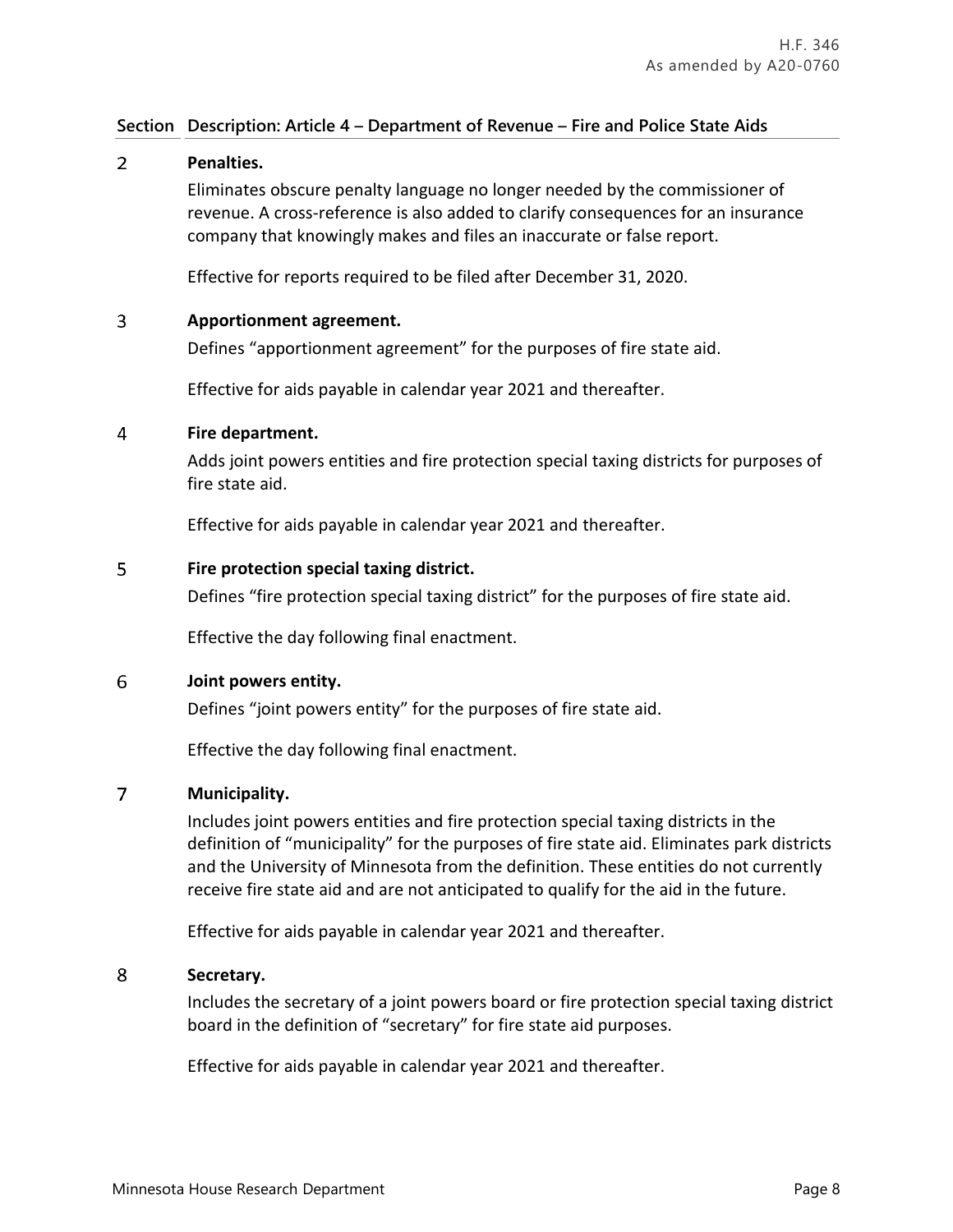### 9 **Establishment of fire department.**

Requires a fire department to have a fire department identification number issued by the state fire marshal as one of the criteria for receiving fire state aid.

Effective for aids payable in calendar year 2021 and thereafter.

#### 10 **Benefits requirements.**

Eliminates outdated personnel criteria for fire departments to receive fire state aid. Adds language to clarify that a fire department may not be associated with two retirement benefit plans at the same time.

Effective for aids payable in calendar year 2021 and thereafter.

### 11 **Public safety answering point requirement.**

Requires a fire department to be dispatched by a public safety answering point in order to qualify for fire state aid.

Effective for aids payable in calendar year 2021 and thereafter.

## , 17 **Documentation filing requirements.**

Clarifies the documentation and information required to be filed with the commissioner by municipalities and independent nonprofit firefighting corporations. Notifications of contract termination, apportionment agreements, joint powers agreements, fire protection special taxing district resolutions or agreements, and any amended versions of such documents must all be filed with the commissioner at the time and in the form and manner as the commissioner prescribes.

In the event a fire department is located in an unorganized territory, the county auditor is also required to provide information that the commissioner needs to apportion the estimated market value of the fire department service area.

Effective for aids payable in calendar year 2021 and thereafter.

#### 13 **PERA certification to commissioner.**

Provides that the executive director of the Public Employees Retirement Association only needs to certify to the commissioner changes to the fire department's retirement coverage by the voluntary statewide volunteer firefighter retirement plan since the previous certification.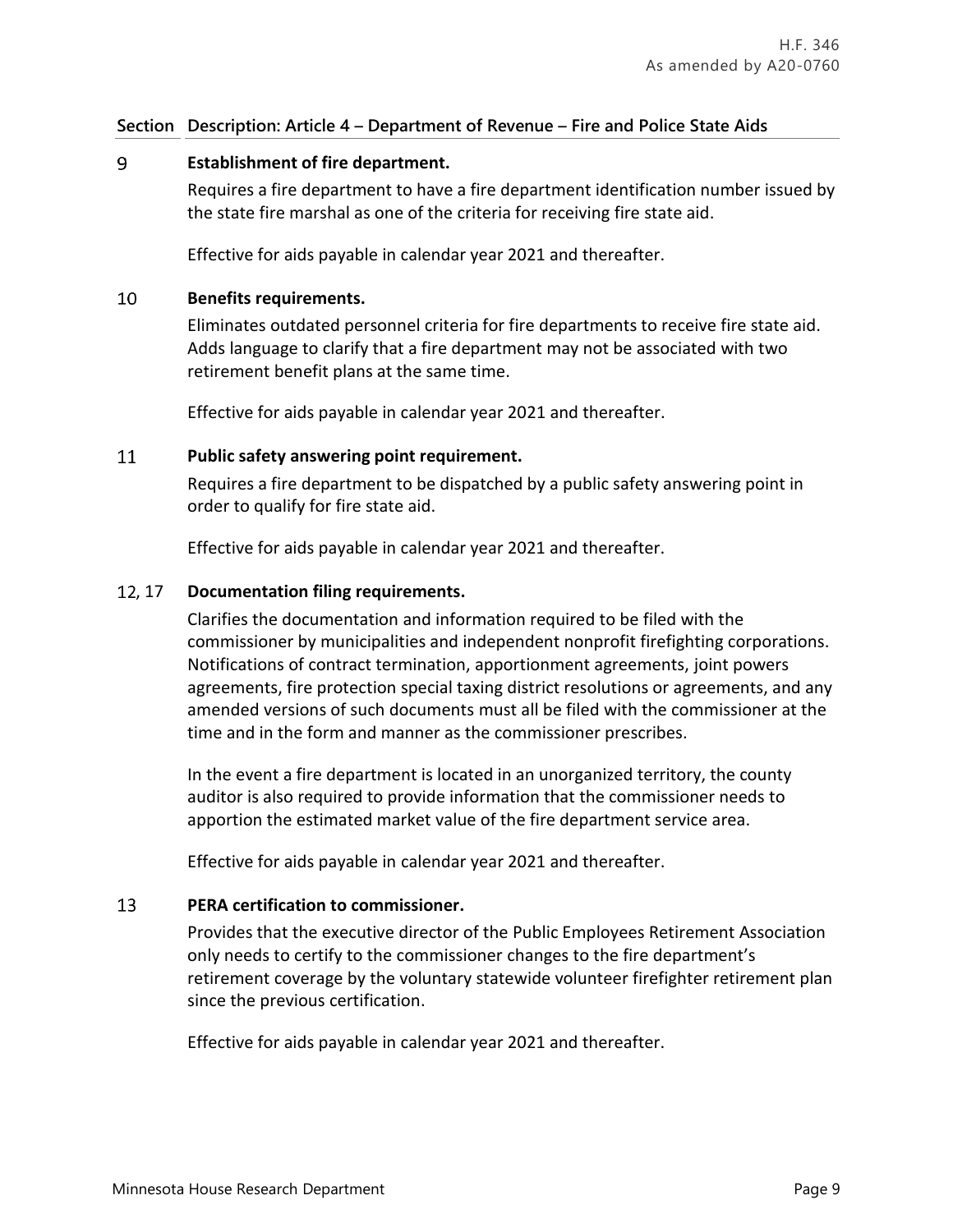### 14 **Fire department certification to commissioner.**

Requires the municipal clerk or the secretary to annually certify a fire department's fire department service area and whether all the qualification criteria for fire state aid are met. The municipal clerk or secretary must send a copy of the certification to the fire chief within five business days of filing.

Effective for aids payable in calendar year 2021 and thereafter.

### 15 **Penalty for failure to file or correct certification.**

Eliminates the ten-day grace period between the fire state aid certification due date and the time a penalty begins accruing. The grace period is replaced by a notification issued by the commissioner on March 1, alerting a municipal clerk or secretary that has not yet filed the certification form of the March 15 due date and applicable penalty for late filed certifications.

Adds a requirement that a municipal clerk or secretary correct a certification form rejected by the commissioner within 30 days of the notice of rejection.

Shortens the penalty timeline to ten weeks and applies to both late certifications and corrective certifications filed after March 15 that are also filed more than 30 days after the date on the notice of rejection.

Effective for aids payable in calendar year 2021 and thereafter.

#### 16 **Population and estimated market value.**

Requires the commissioner to use population estimates from the state demographer rather than federal census data to calculate fire state aid.

Effective for aids payable in calendar year 2021 and thereafter.

## 18 **Appeal.**

Provides that objections to fire state aid apportionment may only be raised within 60 days after the apportioned fire state aid is paid.

Effective for aids payable in calendar year 2021 and thereafter.

## 19 **Payments.**

Clarifies that aid is withheld from payment for noncompliance with financial reporting requirements. If the Office of the State Auditor certifies that the requirements have been met, the commissioner must make the payments within ten business days of receipt of the certification.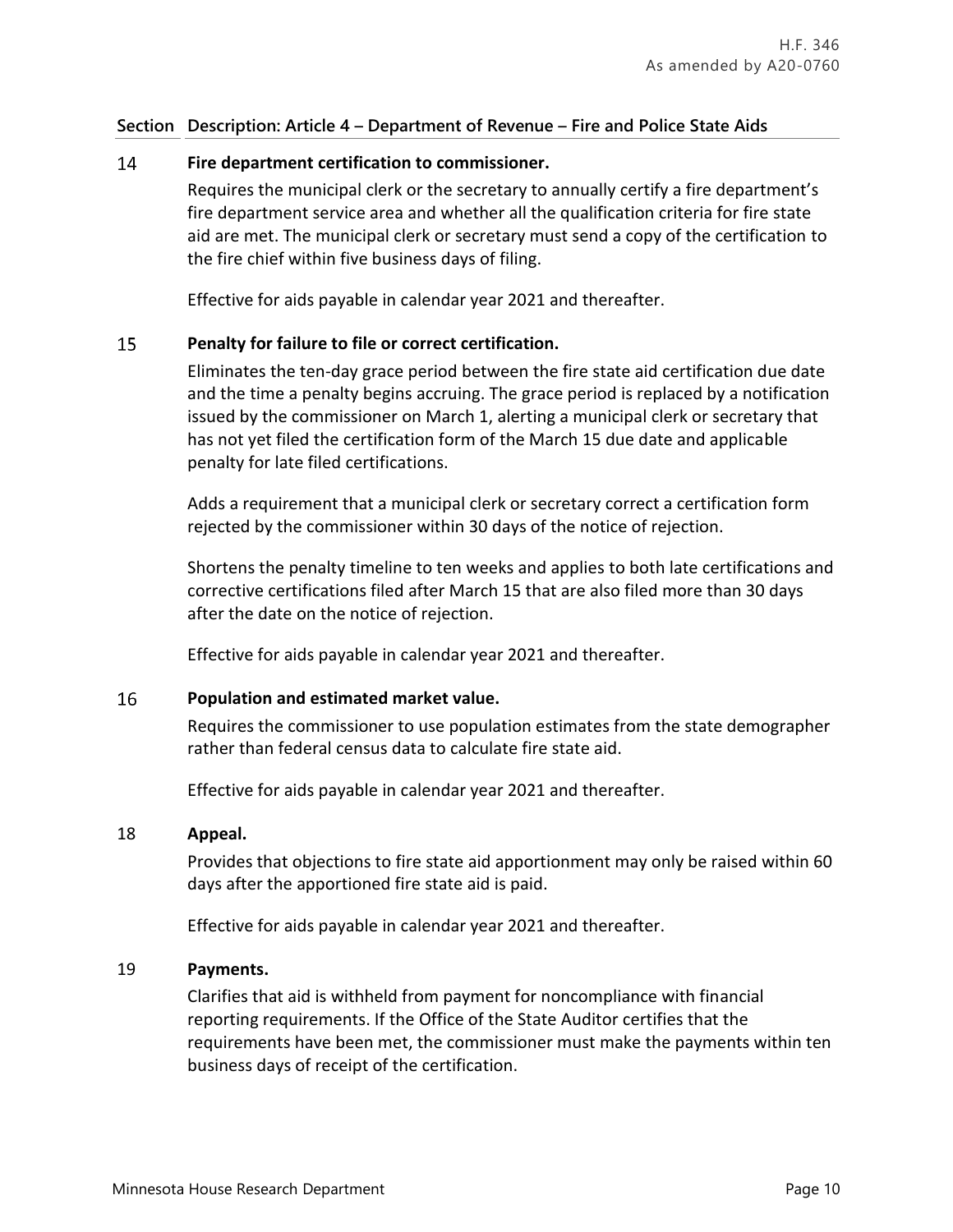Clarifies that joint powers entities and independent nonprofit firefighting corporations must designate in writing the city or town to be paid fire state aid on its behalf.

Effective for aids payable in calendar year 2021 and thereafter.

## 20 **Aid amount corrections.**

Specifies how clerical errors that resulted in an incorrect payment are to be adjusted. Adjustments may only occur within three years after payment was issued.

Effective for aids payable in calendar year 2021 and thereafter.

## 21 **Penalty for failure to file or correct certification.**

Eliminates the ten-day grace period between the police state aid certification due date and the time a penalty begins accruing. The grace period is replaced by a notification issued by the commissioner on March 1, alerting a municipal clerk, municipal clerk-treasurer, or county auditor that has not yet filed the certification form of the March 15 due date and applicable penalty for late filed certifications.

Adds a requirement that a municipal clerk, municipal clerk-treasurer, or county auditor correct a certification form rejected by the commissioner within 30 days of the notice of rejection.

Shortens the penalty timeline to ten weeks and applies to both late certifications and corrective certifications filed after March 15 that are also filed more than 30 days after the date on the notice of rejection.

Effective for aids payable in calendar year 2021 and thereafter.

## 22 , 24 **Police state aid amount corrections.**

Specifies how clerical errors that resulted in an incorrect payment are to be adjusted. Adjustments may only occur within three years after payment was issued. Deletes vague language describing aid payment adjustments.

Effective for aids payable in calendar year 2021 and thereafter.

## 23 **Appeal.**

Provides that objections to police state aid apportionments may only be raised within 60 days after the aid is paid.